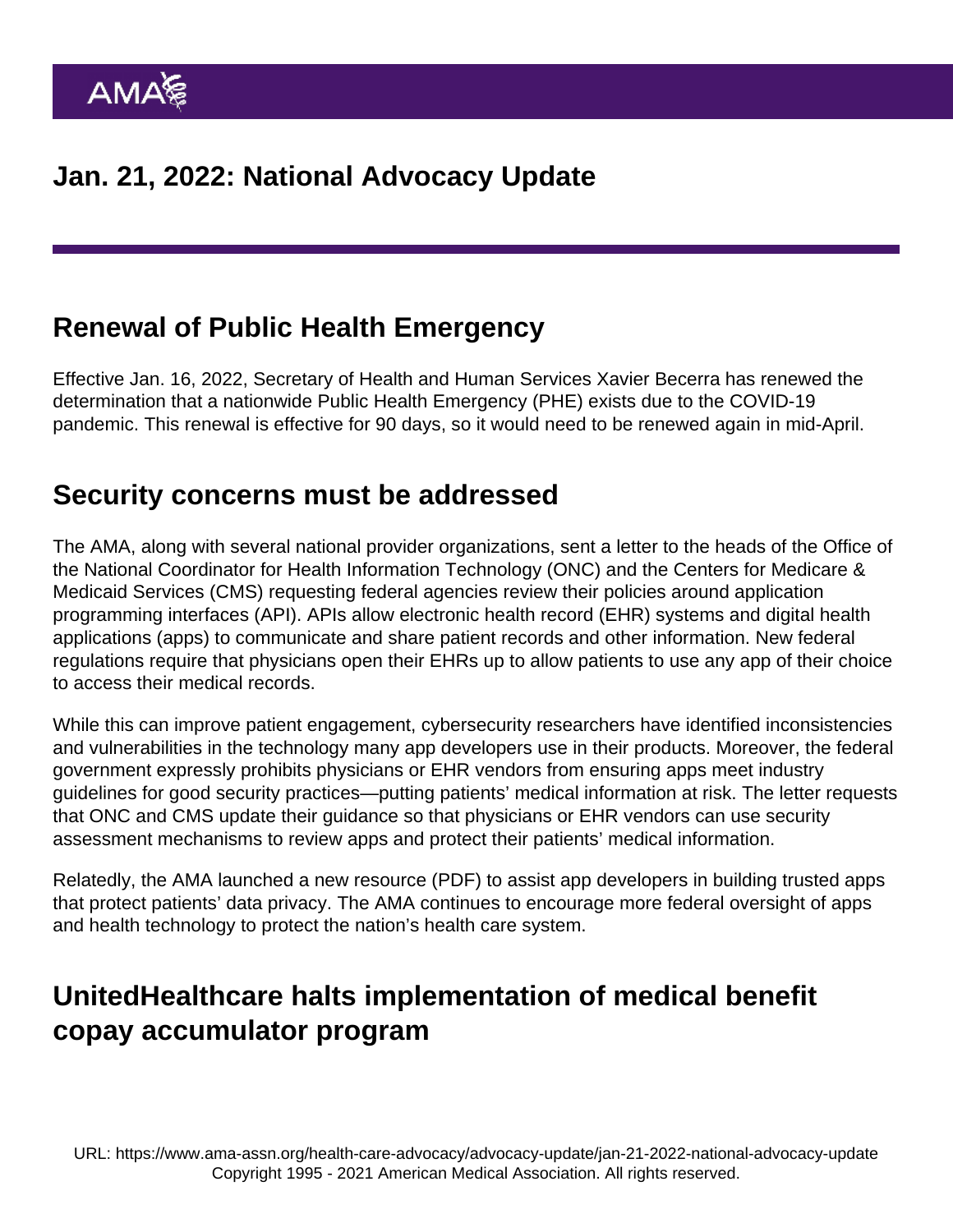UnitedHealthcare (UHC) recently announced that it will not implement a copay accumulator program for drugs covered under the medical benefit, following strong objections from the AMA, state medical associations and national medical specialty societies. This marks the second time that UHC has paused the proposed policy.

Under the original version of the program, which was scheduled for implementation in early 2021, physician practices would have been required to report any copay assistance received by a UHC patient for office-administered medications so that these funds would not be applied to a member's deductible or out-of-pocket maximum payment. UHC delayed the program following widespread criticism from physician and patient organizations.

Following a Nov. 2021 call on which AMA and Federation staff raised continued significant concerns with a modified program (under which specialty pharmacies would report copay assistance to the insurer), UHC has stated that it will not proceed with implementation of the copay accumulator program for medical benefit drugs that was scheduled to go into effect Jan. 1, 2022.

## Administration withdraws proposed rule changing selection process for H-1B visas

On Dec. 22, 2021, the "Modification of Registration Requirement for Petitioners Seeking To File Cap-Subject H-1B Petitions" rule was [withdrawn](https://www.federalregister.gov/documents/2021/12/22/2021-27714/modification-of-registration-requirement-for-petitioners-seeking-to-file-cap-subject-h-1b-petitions ). On Dec. 2, 2020, the AMA [submitted comments](https://searchlf.ama-assn.org/letter/documentDownload?uri=/unstructured/binary/letter/LETTERS/2020-12-2-Letter-to-Wolf-re-H-1B-Petitions-v2.pdf) (PDF) strongly opposing the Department of Homeland Security's (DHS) proposed rule.

This rule would have abruptly and unnecessarily changed the selection process for H-1B cap-subject petitions by prioritizing registrants based on the highest prevailing wage or highest proffered wage. In its comments, the AMA acknowledged that it is false to assume that higher-skilled workers are always paid a higher wage and that the conclusion made by DHS devalued physicians practicing in medically underserved areas.

The AMA strongly urged DHS to withdraw the proposed rule and as such, applauds the administration's current implementation of withdrawal.

### Administration proposes new rules for Medicare Advantage plans

On Jan. 12, CMS issued a proposed rule that advances important policies to help hold Medicare Advantage (MA) plans more accountable, consistent with longstanding AMA advocacy. The deadline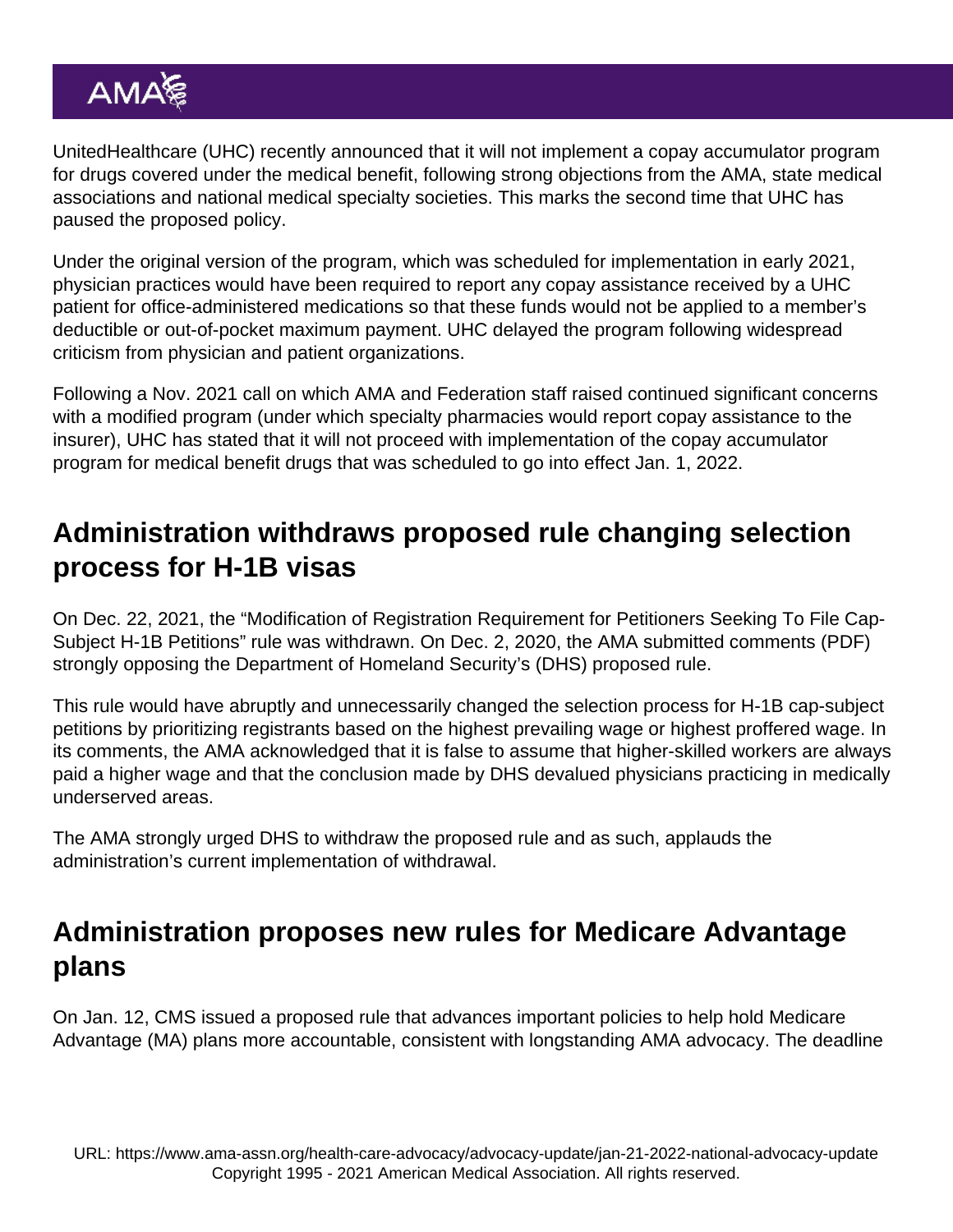for public comments on the proposals is March 7.

Up until now, plans were allowed to attest in their applications that they have adequate networks to provide their enrollees with sufficient access to covered services. CMS has not denied MA applications based on evaluations of the plan's network. For 2023, CMS proposes to require MA plans to meet network adequacy standards when they submit their applications, and the agency plans to strengthen its oversight of organizations' ability to provide an adequate network to deliver care to MA enrollees. To allow for the difficulty that some plans may experience lining up their entire network nearly a year before the beginning of the contract, CMS proposes to allow a 10-percentage-point credit but once the contract is operational, this credit would no longer apply and MA organizations would need to meet full network adequacy compliance.

The proposed rule also responds to an increase in the number of complaints that CMS has received from patient advocates and stakeholders about third-party marketing of MA and Part D plans, including print and television ads. To address these complaints, CMS proposes to provide more clarity about the responsibilities of MA and Part D plans for the activities of these third parties, require disclaimers in marketing by third parties and impose additional oversight requirements.

Another proposal modifies the way maximum out-of-pocket (MOOP) costs are calculated for patients who are enrolled in both Medicare and Medicaid. The change will count more of the funds that are spent on behalf of dual-eligible patients so that MA plans will be more likely to have to cover their costs above MOOP limits. This proposal is intended to lead to more equitable payment for practices that treat dual-eligible patients.

Finally, the proposed rule includes a request for information (RFI) on prior authorization (PA) for hospital transfers to post-acute care settings during a public health emergency. CMS notes that a large proportion of MA organizations opted to relax or waive their PA requirements for hospital transfers during the 2020 plan year due to the agency's guidance encouraging flexibility. However, many MA organizations reinstated previous PA requirements, which CMS says have reportedly contributed to "capacity issues and delays in hospital acute care settings." CMS is requesting feedback to aid in its assessment of the impact of MA organizations' PA patient transfer requirements on a hospital's ability to effectively manage resources and provide appropriate and timely care during a public health emergency. The AMA is pleased that CMS is looking into this issue and plans to respond to the RFI.

## New report from National Clinical Care Commission advances diabetes prevention and treatment